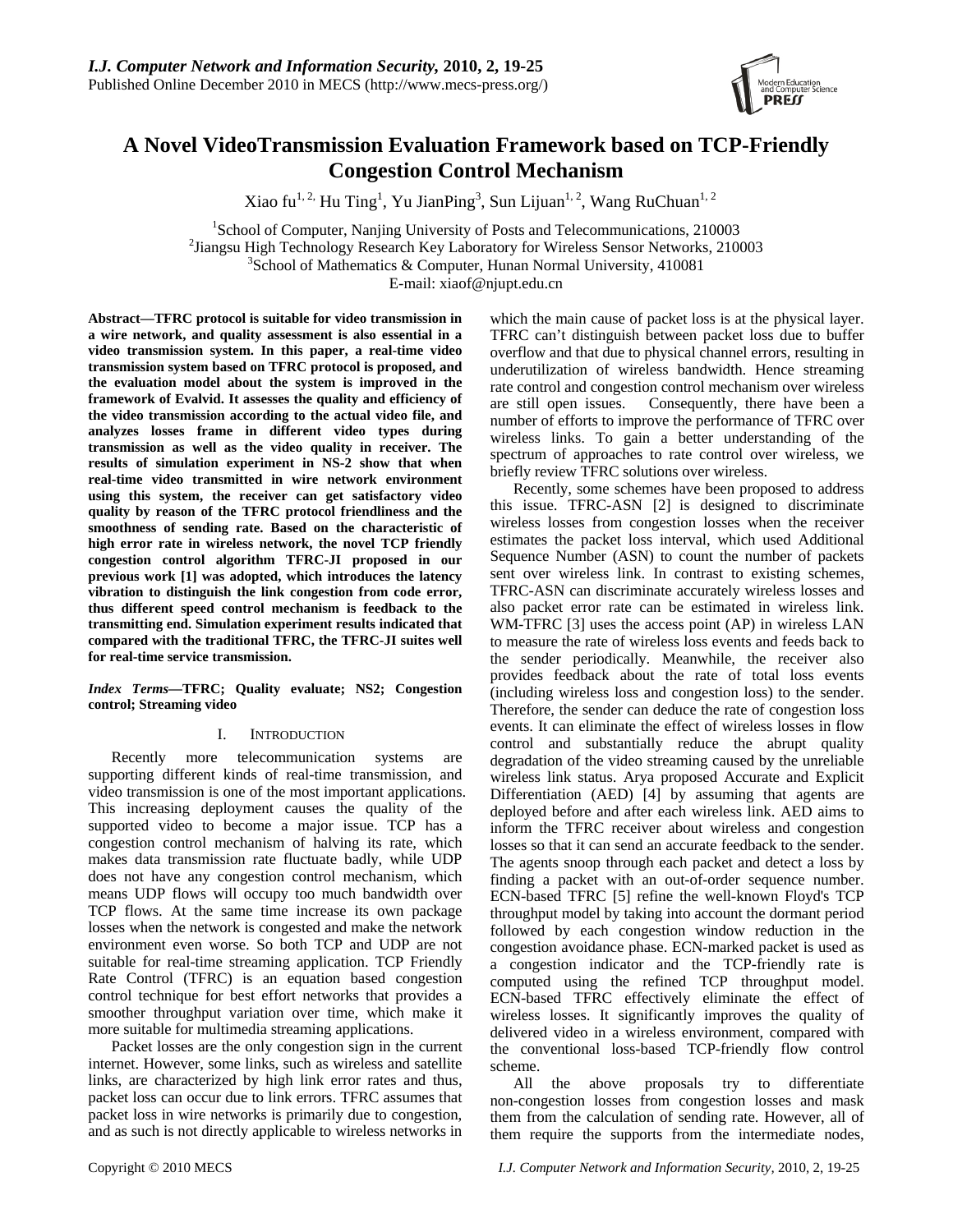which are not easy to be deployed in the existing network facilities. In our previous work [1], an end-to-end enhancement of TFRC is proposed. Specifically, our enhancement distinguishes non-congestion losses and congestion losses. Non-congestion losses will make less contribution to the calculation of the sending rate than congestion losses do. Our simulation results show that, such modification can improve TFRC performance over wireless networks. Furthermore, it does not require any supports from the intermediate nodes.

Jirka Klaue[6] presented a complete framework and tool-set for evaluation of the quality of video transmitted over a real or simulated communication network firstly. Besides QoS parameters and subjective video quality of the received video is evaluated based on the frame-by-frame PSNR calculation. Chih-Heng[7] extend the connecting interfaces of EvalVid to replace its simple error simulation model by a more general network simulator like NS2.With this combination, researchers and practitioners in general can analyze through simulation the performance of UDP video streams. However UDP flows will occupy too much bandwidth over TCP flows and increase its own package losses when the network is congested.

Based on these above research works, we present a real-time video transmission system based on TFRC-JI protocol and an evaluation model about the system in the framework of EvalVid. The rest of this paper is organized as follows: Section 2 introduces the basic mechanism of TFRC-JI we presented and the EvalVid which is the framework and toolkit for a unified assessment of the quality of video transmission. And the QoS assessment framework for video traffic enabled by the new tool-set that combines EvalVid and NS2 is proposed in section 3. To evaluate the system and model, experiments are conducted in section 4. The paper concludes with section 5.

## II. BASIC MECHANISM OF TFRC AND OVERVIEW OF EVALVID

#### A. Basic mechanism of TFRC and TFRC-JI

In order to compete fairly with the majority TCP traffic in the Internet, the concept of TCP-friendly was created [8] where the generated network traffic has a behavior close enough to that of TCP traffic in similar conditions thus inheriting the congestion control properties of TCP. The rate-based congestion control of a TCP-friendly flow does not aggressively find and use available bandwidth, but maintains a relatively stable sending rate while still being responsive to congestion.

The basic mechanism of traditional TFRC can be characterized as follows:

The friendliness TFRC keeps to TCP is achieved by using the TCP throughput equation directly. Basically, the process includes these four steps:

1) Measure the loss event rate at the receiver, and feed it back to the sender.

2) Measure the RTT (Round Trip Time) using the feedback information at the sender.

3) Calculate the current permitted transmit rate keeping TCP friendliness using the throughput congestion.

4) Update the transmit rate according to the result of comparison of the calculated one with the current one.



Figure 1. Basic mechanism of TFRC

In order to derive an acceptable TCP-friendly transmission, the TFRC sender adjusts its transmission rate based on the measured loss rate and RTT. Using TCP throughput model, a control equation has been derived for the use of the adjustment of sending rate to achieve TCP-friendliness. The control equation is:

$$
X_{\text{calc}} = \frac{S}{RTT(t)\sqrt{\frac{2bp}{3}} + t_{\text{RTO}}(3\sqrt{\frac{3bp}{8}})p(1+32p^2)}
$$
 (1)

Here,  $X_{cal}$  is the upper limitation of calculated throughput in B/s, s is the size packet in bytes, RTT (t) is the round trip time in seconds, b is the number of packets the TCP receiver acknowledges for one time, usually equal 1, p is the stable state loss event rate,  $t_{\text{RTO}}$  is the TCP retransmission time out value in seconds, the bigger one of 4R and 1 second [9-11].

The calculation of the loss event rate at the receiver is one of critical parts of TFRC. The Average Loss Interval method computes a weighted average of the loss rate over the last n loss intervals. The principle can be described as follows: The receiver judges a packet is lost when three packets with higher sequence number than it arrived. The term loss event refers to several packets lost within one round-trip time. Note that the subsequent losses following the first loss in the round-trip time are ignored, i.e., at most one loss event in one round-trip time. The term loss interval is defined as the number of packets between loss events. The value of a loss interval is obtained by subtracting the sequence number of the first lost packet in a loss event from the sequence number of the firs lost packet in the subsequent loss event. The use of a weighted average by the Average Loss Interval method reduces sudden changes in the calculated rate that could result from unrepresentative loss intervals. In TFRC, the receiver uses the method, history discounting with the Average Loss Interval, to smooth the oscillation of transmission rate in order to make a TFRC flow more stable.Figure2 illustrates the relationship between loss events and loss intervals [12].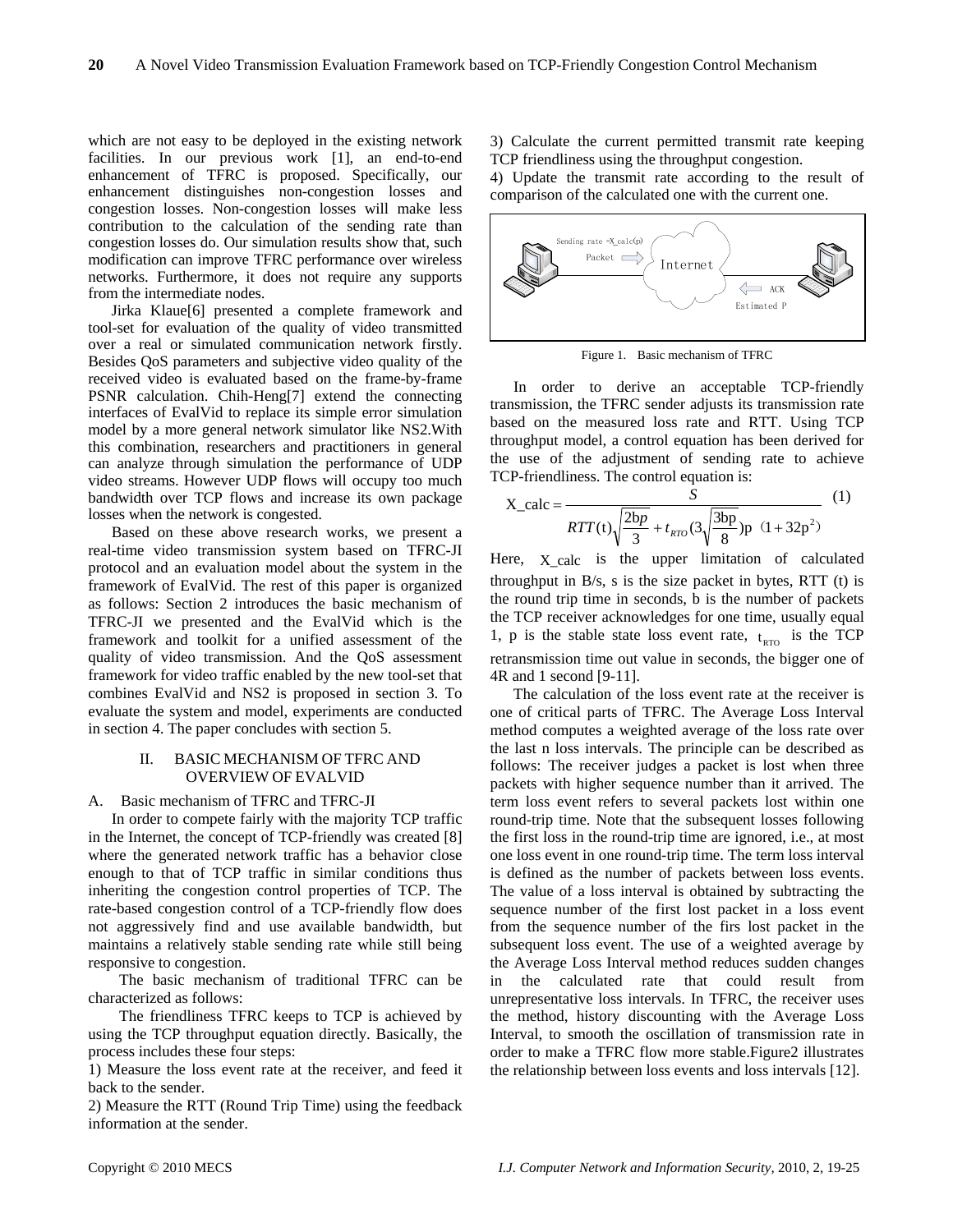

Figure 2. An example of loss events.

Let  $A_i$  be the with recent loss interval, and  $W_i$  be the weight of  $A_i$ . The receiver calculates the average loss interval of the recent n loss intervals as follows:

$$
A = \sum_{i=1}^{n} W_{i} A_{i} / \sum_{i=1}^{n} W_{i}
$$
 (2)

 In TFRC, the default value of n is 8, and w1=w2=w3=w4=1, w5=0.8, w6=0.6, w7=0.4, w8=0.2.

Finally, the loss event rate, p, is given by

$$
P = 1/A \tag{3}
$$

TFRC is an equation based congestion control technique for best effort networks that provides a smoother throughput variation over time, making it more suitable for streaming multimedia applications.

Delay jitter is the transfer delay difference of two neighboring packets in one connection. If we set Si as the send time of Packet i, Ri as the arrive time of packet i, then the delay jitter of the two neighboring packets  $(i, i+1)$  can be described as

$$
D(i,i+1)=(Ri+1-Si+1)-(Ri-Si)
$$
 (4)

Delay jitter from the formula shows that, while  $D = 0$ , the delay of the packet i and  $i+1$  is equal; If  $D>0$ , the delay of the packet  $i+1$  is longer than packet i, which means packet i+1 was queuing processing in the network. Thus delay jitter can be treated as a divisional of the lost package reason. When the jitter is larger than the setting threshold value, it means the current network is in the congestion state, and loss events is caused by congestion; otherwise, packet loss is caused by physical channel errors,

 TFRC-JI introduced a new method of statistical package interval. Whether current delay jitter exceed the threshold can be used as the judgments of loss package reasons, and make adjustments by the current lost package interval. When delay jitter is larger than the setting threshold K, it means the current network is in the congestion state, so we reduce the current loss package interval according to a certain proportion of factors in order to increase loss package incident rate P. Due to the incensement of the value of p, the sender reduce its sending rate, so as to achieve the purpose of congestion control. When delay jitter is smaller than the setting threshold K, it means the current network is not in the congestion state, and the current loss package is caused by bit error, so we increase the current loss package interval according to a certain proportion of factors in order to increase the current sending rate. Finally, we achieve the purpose of improving throughput rate.

B. Overview of EvalVid

Publicly available tools for video quality evaluation often assume synchronized frames at the sender and the receiver side, which means they can't calculate the video quality in the case of frame drops or frame decoding errors. In this paper we first introduce EvalVid, a framework and a toolkit for a unified assessment of the quality of video transmission. EvalVid has a modular structure, making it possible to exchange at users discretion both the underlying transmission system as well as the codec's, so it is applicable to any kind of coding scheme, and might be used both in real experimental setups and simulation experiments.



Figure 3. Schematic illustration of the evaluation framework

The main components of the evaluation framework are described as follows:

**Source**: The video source can be either in the YUV QCIF  $(176\times144)$  or in the YUV CIF (352 $\times$ 288) formats.

**Video Encoder and Video Decoder:** Currently, EvalVid only supports single layer video coding. It supports three kinds of MPEG4 codecs, namely the NCTU codec, ffmpeg, and Xvid. The focus of this investigation is NCTU codec for video coding purposes.

**VS (Video Sender):** The VS component reads the compressed video file from the out-put of the video encoder, fragments each large video frame into smaller segments, and then transmits these segments via packets over a real or simulation network. For each transmitted packet, the framework records the timestamp, the packet ID, and the packet payload size in the sender trace file with the aid of third-party tools, such as tcp-dump or win-dump, if the network is a real link. Nevertheless, if the network is simulated, the sender trace file is provided by the sending entity of the simulation.

**ET (Evaluate Trace):** The heart of the evaluation framework is a program called ET (evaluate traces).Here the actual calculation of packet and frame losses and delay/jitter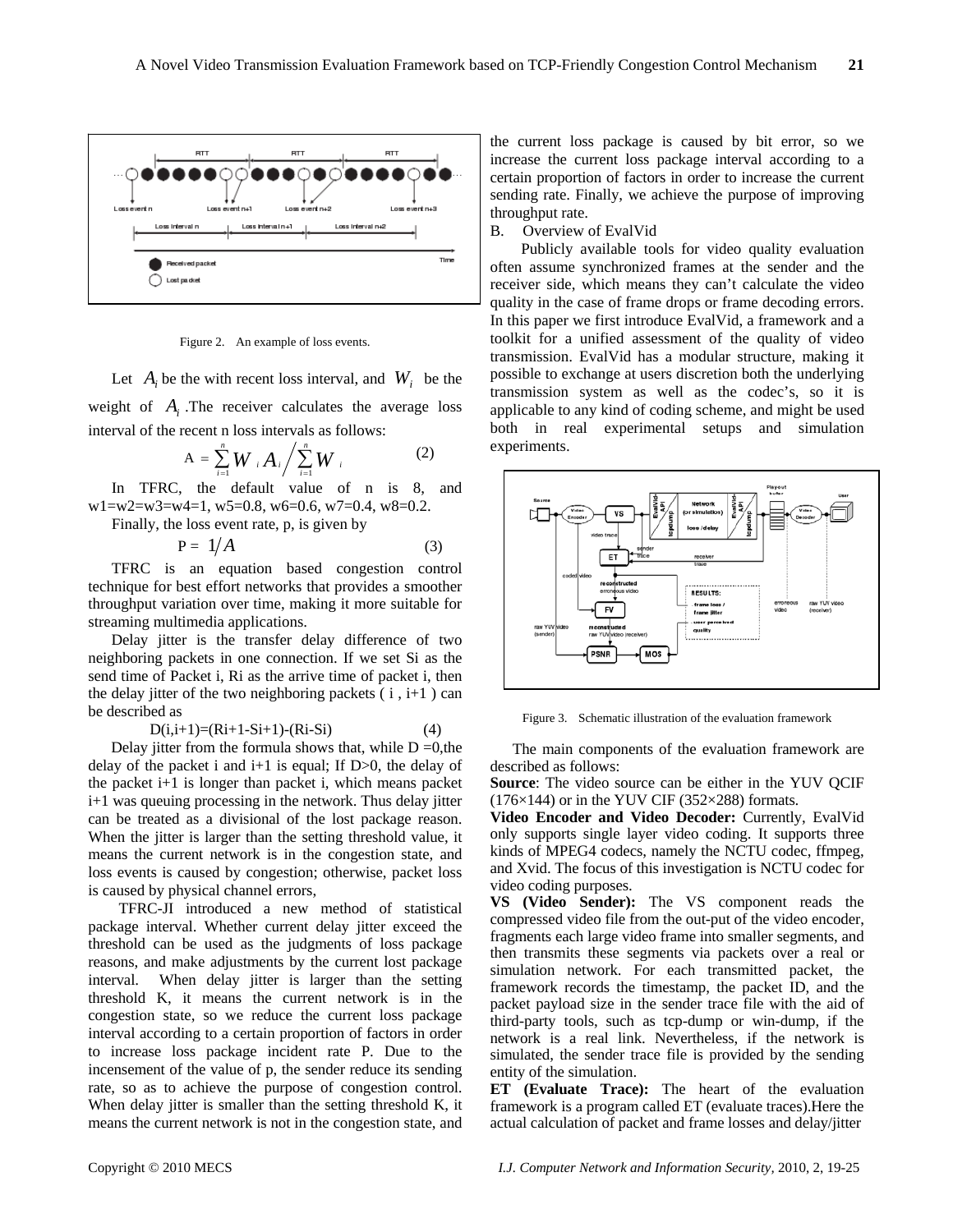takes place. For the calculation of these data only the three trace files are required,since there is all necessary information included to perform the loss and jitter calculation,even frame/packet type based.The calculation of loss is quite easy,considering the availability of unique packet id's. With the help of the video trace file,every packet gets assigned a type.Every packet of this type not included in the receiver trace is counted lost.Frame losses are calculated by looking for any frame,if one of it's segments(packets)got lost and which one.If the first segment of the frame is among the lost segments,the frame is counted lost.This is because video decoder cannot decode a frame. **PSNR (Peak Signal Noise Ratio): PSNR is one of the most** 

widespread objective metrics to assess the application-level QoS of video transmissions. The following equation shows the definition of the PSNR between the luminance component Y of source image S and destination image D:

$$
\text{PSNR} \ \ (\text{n})_{\text{dB}} = 20 \log_{10} [V_{peak} / \sqrt{1/N_{col} N_{row}} \sum_{i=0}^{N_{col} N_{row}} \sum_{j=0}^{N_{out}} [Y_{S}(n, i, j) - Y_{D}(n, i, j)]^{2}]
$$
\n
$$
(5)
$$

Where  $V_{peak} = 2^k - 1$  and k equal the number of bits per pixel (luminance component). Since the PSNR is calculated frame by frame it can be inconvenient, when applied to videos consisting of several hundred or thousand frames.Furthermore, people are often interested in the distortion introduced by the network alone.So they want to compare the received (possibly distorted) video with the undistorted video sent.This can be done by comparing the PSNR of the encoded video with the received video frame by frame or comparing their averages and standard deviations.

**MOS (Mean Opinion Score):** MOS is a subjective metric to measure digital video quality at the application level. This metric of the human quality impression is usually given on a scale that ranges from 1(worst) to 5(best) [13-15].In this framework; the PSNR of every single frame can be approximated to the MOS scale using the mapping shown in table I.

TABLE I. POSSIBLE PSNR TO MOS CONVERSION

| PSNR[dB]  | MOS             |
|-----------|-----------------|
| >37       | $5$ (Excellent) |
| 31-37     | 4(Good)         |
| $25 - 31$ | 3(Fair)         |
| $20 - 25$ | 2(Poor)         |
| -20       | 1(Bad)          |

#### III. NEW NETWORK SIMULATION AGENTS

Fig.4 illustrates the QoS assessment framework for video traffic enabled by the new tool-set that combines EvalVid and NS2. As shown in Fig.4, three connecting simulation agents, namely myEvalvid, myTfrc, myfrc-Sink is implemented between NS2 and EvalVid. These interfaces are designed either to read the video trace file or to generate the data required to evaluate the quality of delivered video.



Figure 4. Interfaces between EvalVid and NS2

Consequently, the whole evaluation process starts from encoding the raw YUV video, and then the VS program will read the compressed file and generate the traffic trace file. The myEvalvid extracts the frame type and the frame size of the video trace file generated from the traffic trace file, fragments the video frames into smaller segments, and sends these segments to the lower MyTfrc layer at the appropriate time according to the user settings specified in the simulation script file. MyTfrc is an extension of the Tfrc agent, this new agent allows users to specify the output file name of the sender trace file and it records the timestamp of each transmitted packet, the packet ID, and the packet payload size. The task of the MyTfrc agent corresponds to the task that tools such as tcp-dump or win-dump performs in a real network environment.

MyTfrc-Sink is the receiving agent for the fragmented video frame packets sent by MyTfrc. This agent also records the timestamp, packet ID, and payload size of each received packet in the user specified receiver trace file. After simulation, based on these three trace files and the original encoded video, the ET program produces the corrupted video file. Afterward, the corrupted video is decoded and error concealed. Finally, the reconstructed fixed YUV video can be compared with the original raw YUV video to evaluate the end-to-end delivered video quality.

#### IV. SIMULATION RESULTS

Fig.5 presents the simple simulation topology, in which Host A delivers a video traffic stream to Host B through routers R1 and R2. The delivered video is a "foreman" QCIF format sequence composed of 400 frames. The bottleneck link has a capacity of 180 Kbps and is situated between router R1 and router R2. The queue limit at each router is set to 10 packets.



Figure 5. Simulation topology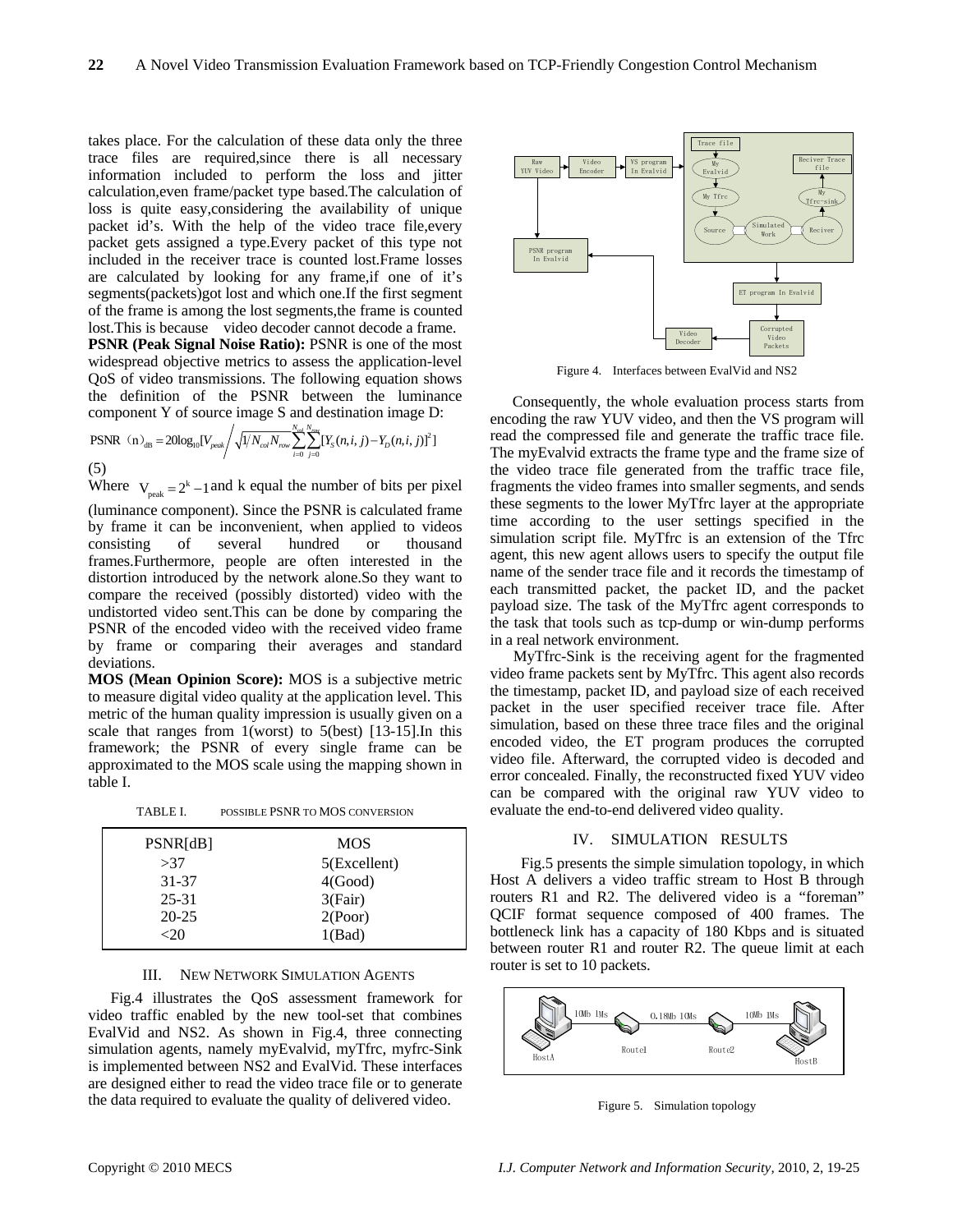Experiments are carried out in three steps. First we use UDP as a transport layer protocol. Secondly, MyTfrc is used and thirdly we use MyTfrc-JI. The comparison of the data which use the above three different protocols are showed in the Table II and Figure 6.

TABLE II. PACKET LOSS AND FRAME LOSS

|                 |                                 | ALL        | T<br>Frame | P<br>Frame | B<br>Frame          |
|-----------------|---------------------------------|------------|------------|------------|---------------------|
| Video<br>Source | Packet<br>sent<br>Frame<br>sent | 548<br>400 | 173<br>45  | 109<br>89  | 266<br>266          |
| Udp             | Packet<br>lost<br>Frame<br>lost | 70<br>43   | 49<br>23   | 14<br>13   | 7<br>7              |
| MyTfrc          | Packet<br>lost<br>Frame<br>lost | 10<br>7    | 4<br>1     | 1<br>1     | 5<br>5              |
| MyTfrc-JI       | Packet<br>lost<br>Frame<br>lost | 6<br>3     | 4<br>1     | 0<br>0     | 2<br>$\overline{c}$ |

Table III presents frame images from 210th frame to 214th frame with UDP, MyTfrc separately. The results of simulation experiment in NS2 show that when this system transmits real-time video in network environment, the receiver can get satisfactory video quality by reason of the protocol friendliness and the smoothness of sending rate of TFRC.

TABLE III. FRAME IMAGES FROM 210 TO 214





Figure 6. PSNR comparision of frame image under UDP and MyTfrc

In wireless networks however, packet loss can also be caused by physical channel errors. TFRC can't distinguish between packet loss due to buffer overflow and that due to physical channel errors, resulting in underutilization of wireless bandwidth. Hence streaming rate control and congestion control over wireless are still open issues.

In our previous work [1], we proposed an end-to-end enhancement of TFRC. Specifically, our enhancement distinguishes non-congestion losses and congestion losses. Non-congestion losses will make less contribution to the calculation of the sending rate than congestion losses do. Our simulation results show that, such modification can improve TFRC performance over wireless networks. Furthermore, it does not require any supports from the intermediate nodes.

Experiments are carried out in wireless environment, and we set error rate ER= 0.0001, 0.00001 and 0.000001.

| TABLE IV. | ERROR RATE = $0.000001$ packet loss and frame |
|-----------|-----------------------------------------------|
|           | <b>LOSS</b>                                   |

| $ER=$<br>0.000001 |                | ALL | I<br>Frame | P<br>Frame | B<br>Frame |  |
|-------------------|----------------|-----|------------|------------|------------|--|
| Video             | Packet<br>sent | 548 | 173        | 109        | 266        |  |
| Source            | Frame<br>sent  | 400 | 45         | 89         | 266        |  |
|                   | Packet<br>lost | 17  | 8          | 3          | 6          |  |
| MyTfrc            | Frame<br>lost  | 11  | 2          | 3          | 6          |  |
|                   | Packet         |     |            |            |            |  |
| MyTfrc-JI         | lost           | 9   | 4          | 1          | 4          |  |
|                   | Frame<br>lost  | 6   | 1          | 1          | 4          |  |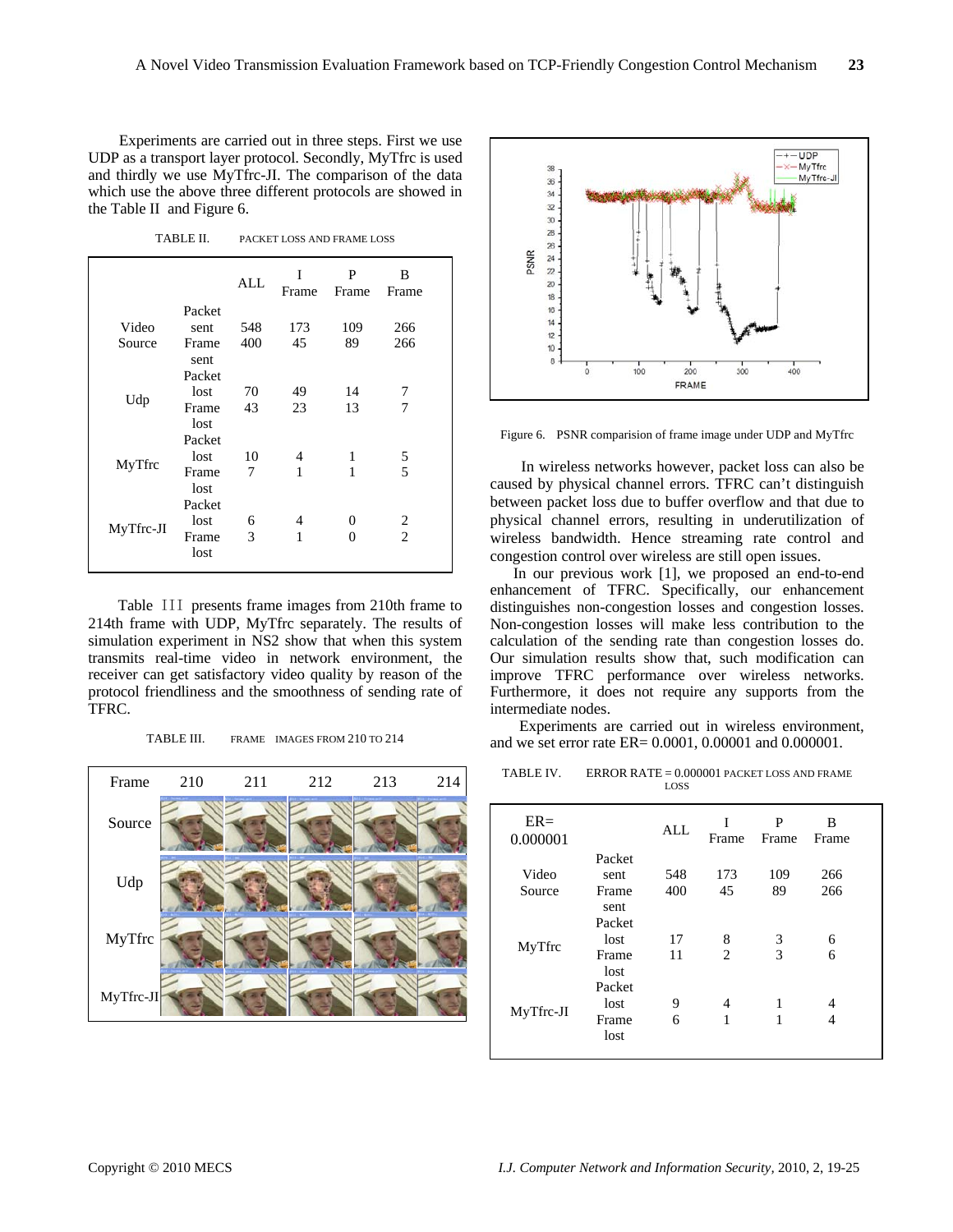

Figure 7. ERROR RATE = 0.000001 PSNR comparision of frame image under MyTfrc and MyTFRC-JI

| ERROR RATE = $0.00001$ packet loss and fram<br>TABLE V. |  |
|---------------------------------------------------------|--|
|---------------------------------------------------------|--|

| $ER =$<br>0.00001 |                                           | ALL        | T<br>Frame | P<br>Frame | B<br>Frame |  |
|-------------------|-------------------------------------------|------------|------------|------------|------------|--|
| Video<br>Source   | Packet<br>sent<br>Frame<br>sent<br>Packet | 548<br>400 | 173<br>45  | 109<br>89  | 266<br>266 |  |
| MyTfrc            | lost<br>Frame<br>lost<br>Packet           | 23<br>17   | 8<br>2     | 5<br>5     | 10<br>10   |  |
| MyTfrc-JI         | lost<br>Frame<br>lost                     | 11<br>8    | 4<br>1     | 2<br>2     | 5<br>5     |  |



Figure 8. ERROR RATE = 0.00001 PSNR comparision of frame image under MyTfrc and MyTFRC-JI

#### TABLE VI. ERROR RATE = 0.0001 PACKET LOSS AND FRAME LOSS

| $ER =$<br>0.0001 |                         | ALL        | T<br>Frame | P<br>Frame | B<br>Frame |
|------------------|-------------------------|------------|------------|------------|------------|
| Video<br>Source  | Packet<br>sent<br>Frame | 548<br>400 | 173<br>45  | 109<br>89  | 266<br>266 |
|                  | sent<br>Packet<br>lost  | 100        | 35         | 16         | 49         |
| MyTfrc           | Frame<br>lost<br>Packet | 73         | 8          | 16         | 49         |
| MyTfrc-JI        | lost<br>Frame<br>lost   | 58<br>41   | 22<br>5    | 11<br>11   | 25<br>25   |
|                  |                         |            |            |            |            |



Figure 9. ERROR RATE = 0.0001 PSNR comparision of frame image under MyTfrc and MyTFRC-JI

## V. CONCLUSION

This paper analyzes the real-time transport of MPEG-4 video based on UDP and TFRC. Simulation results show that TFRC protocol is very suitable for video transmission in a wire network, and quality assessment is also essential for a video transmission system. It assesses the quality and efficiency of the video transmission according to the actual video file, and analyzes different types of video frame losses during transmission as well as the picture quality in receiver. In wireless networks, however, packet loss can also be caused by physical channel errors.Based on the characteristic of high error rate in wireless network, a novel TCP friendly congestion control algorithm TFRC-JI [1] was quoted in this article, which introduces the latency vibration to distinguish the link congestion from code error, thus different speed control mechanism is feedback to the transmitting end. Simulation experiment results indicated that compared with the traditional TFRC, the TFRC-JI suites well for real-time service transmission.